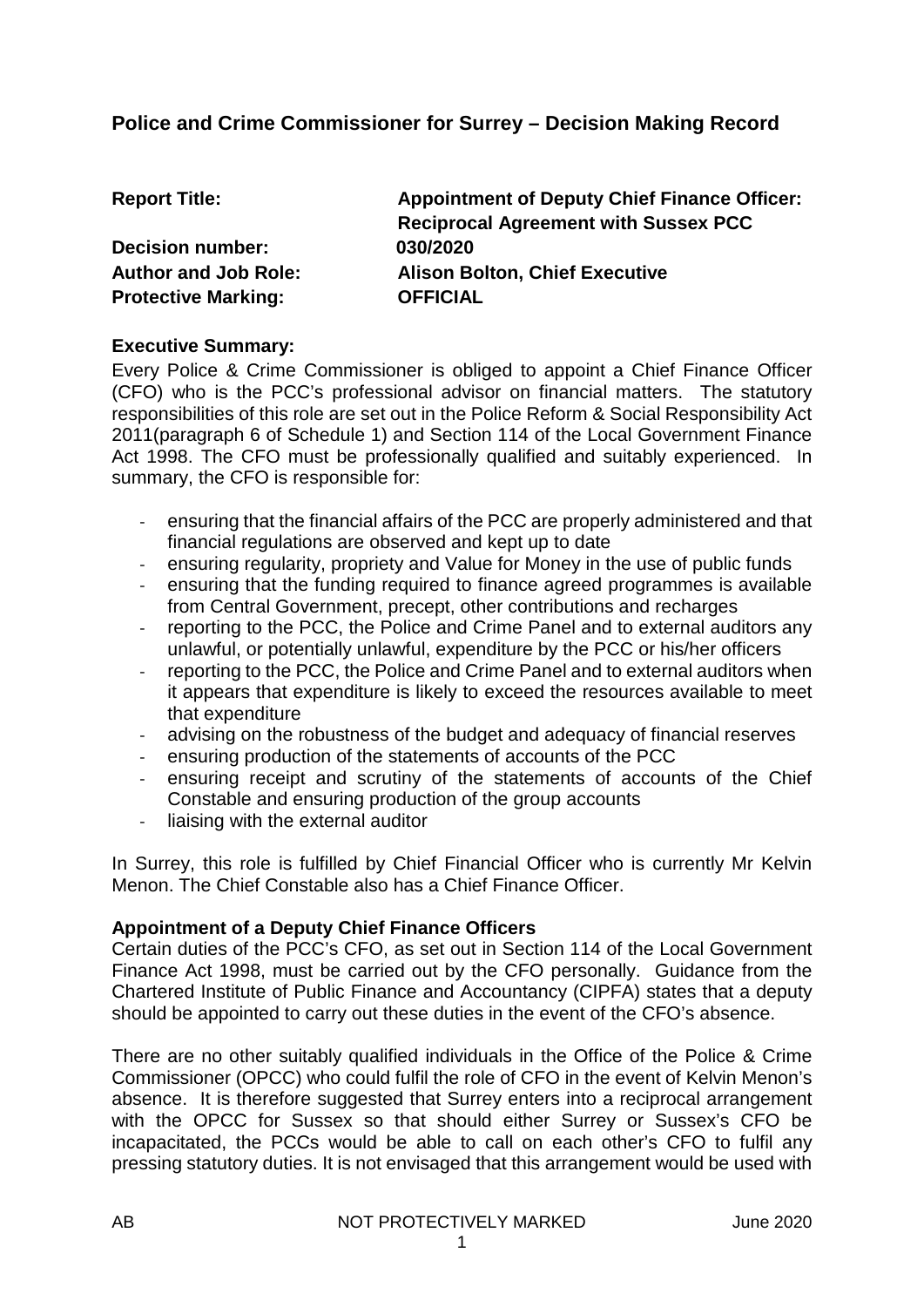any regularity; rather in the unlikely event that either CFO is unavailable to discharge a time critical statutory duty. Given the close collaborative working relationship with Sussex, this presents a practical and cost effective approach.

#### **Recommendation**

That with immediate effect,

- i) The Chief Finance Officer for Sussex Police & Crime Commissioner be appointed as Deputy Chief Finance Officer for Surrey OPCC; and
- ii) That this appointment be made on the basis of a reciprocal agreement whereby the Surrey CFO is appointed as Deputy Chief Finance Officer for Sussex OPCC

## **Police and Crime Commissioner Approval**

I approve the recommendation(s):

Signature:

Sand, Lunio

Date: 23/06/2020

All decisions must be added to the decision register.